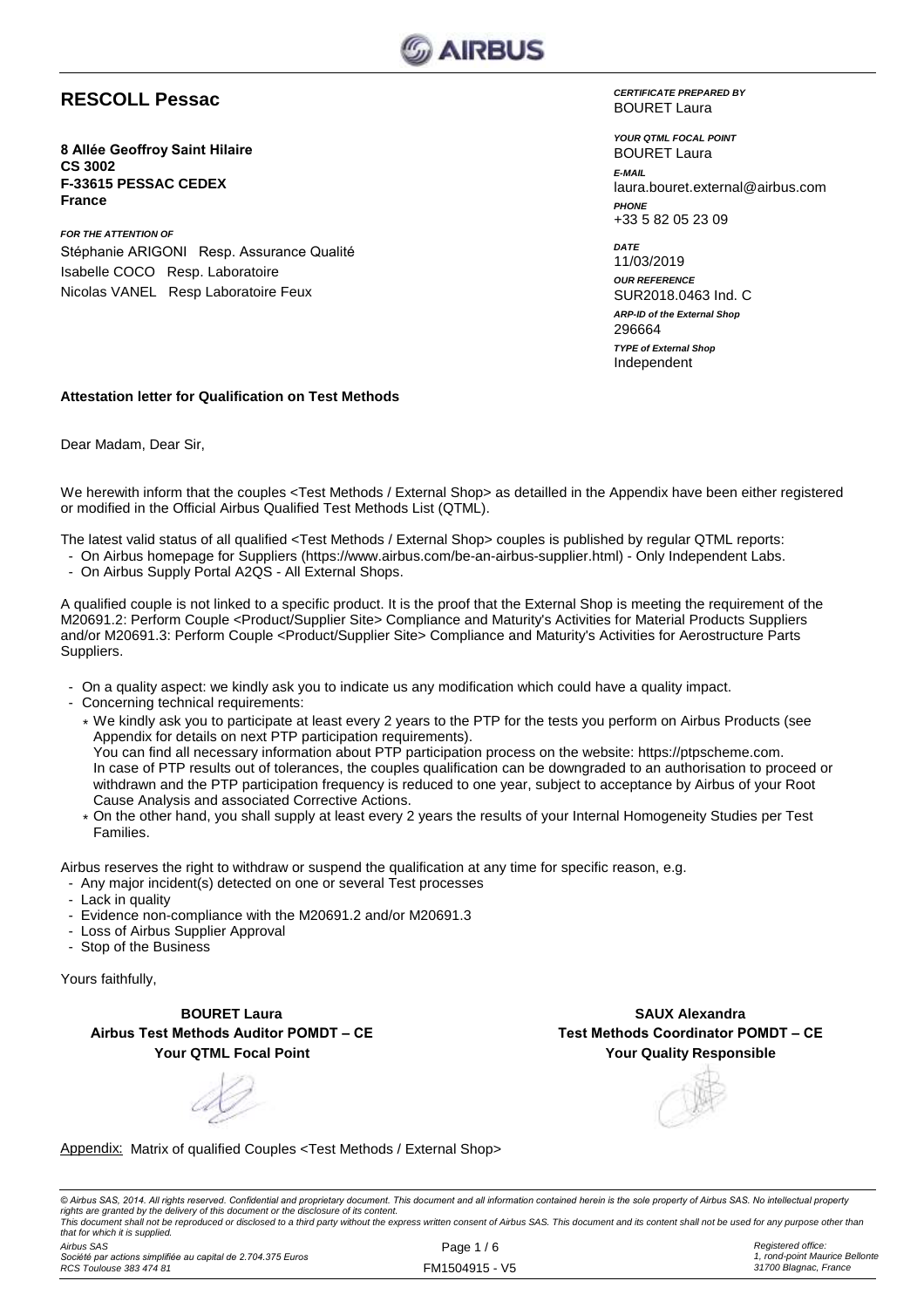

**We hereby declare the External Shop:**

## **RESCOLL Pessac**

8 Allée Geoffroy Saint Hilaire CS 3002 F-33615 PESSAC CEDEX France

| <b>CERTIFICATE PREPARED BY</b><br>BOURET Laura |
|------------------------------------------------|
| <b>DATE</b><br>11/03/2019                      |
| <b>OUR REFERNCE</b><br>SUR2018.0463 Ind. C     |
| <b>ARP-ID of the External Shop</b><br>296664   |
| <b>TYPE of External Shop</b><br>Independent    |

**Qualified or Authorised to proceed for the following Test processes:**

| <b>Test</b><br>Standard(s) * | <b>Test label</b>                                                                                                                                                                               | Complex. | Qualif.<br><b>Status</b>                   | <b>Next PTP</b><br>part. ** | QCS Ref. | Remark                                                                                |
|------------------------------|-------------------------------------------------------------------------------------------------------------------------------------------------------------------------------------------------|----------|--------------------------------------------|-----------------------------|----------|---------------------------------------------------------------------------------------|
| AIPS/AIPI 01-<br>02-005      | Preparation of holes in fibre reinforced<br>plastic (FRP) and hybrid materials                                                                                                                  | Low      | Qualified                                  |                             |          | Limited to test specimens<br>manufacturing and machining.                             |
| AIPS/AIPI 03-<br>02-019      | Manufacture of monolithic parts with<br>thermoset prepreg materials                                                                                                                             | High     | Qualified with<br>limitations              |                             | 180978   | Limited to test specimens<br>manufacturing and machining.<br>Qualified on 23/11/2018. |
| AIPS/AIPI 03-<br>07-002      | Machining of fibre reinforced plastic<br>(FRP) components                                                                                                                                       | High     | Qualified                                  |                             | 161052   | Limited to test specimens<br>manufacturing and machining.                             |
| AITM 1-0002<br>(ISO 14129)   | Fibre reinforced plastics -<br>Determination of in-plane shear<br>properties (±45° tensile test)                                                                                                | Low      | Authorised to<br>Proceed<br>December 2019  | 2019                        |          | Limited to test specimens<br>manufacturing and machining.                             |
| AITM 1-0003                  | Determination of the glass transition<br>temperatures (DMA)                                                                                                                                     | High     | Qualified with<br>limitations              | 2019                        | 131029   | Restricted to TA Instruments DMA<br>Q2980 test equipment                              |
| AITM 1-0005<br>(EN 6033)     | Fibre reinforced plastics -<br>Determination of interlaminar fracture<br>toughness energy - Mode I - G1c                                                                                        | High     | Authorised to<br>Proceed<br>September 2019 | 2020                        | 131338   | Composite<br>Limited to AITM 1-0005                                                   |
| AITM 1-0007-<br>A/B/C/D      | Fibre reinforced plastics -<br>Determination of plain, open hole and<br>filled hole tensile strength                                                                                            | Low      | Qualified                                  | 2020                        |          | Composite                                                                             |
| AITM 1-0008-<br>A2           | Fiber reinforced plastics -<br>Determination of plain compression<br>strength (Thin specimens, <100 kN)                                                                                         | High     | Qualified                                  | 2019                        |          | 126603 Composite                                                                      |
| AITM 1-0008-<br>B/C/D        | Fiber reinforced plastics -<br>Determination of open hole or filled<br>hole compression strength                                                                                                | Low      | Qualified                                  | 2020                        |          |                                                                                       |
| AITM 1-0019                  | Determination of tensile lap shear<br>strength of composite joints                                                                                                                              | Low      | Qualified                                  | 2019                        |          |                                                                                       |
| AITM 1-0025                  | Fiber reinforced plastics - Flatwise<br>tensile test of composite sandwich<br>panel                                                                                                             | Low      | Qualified                                  | 2019                        |          |                                                                                       |
| AITM 1-0053                  | Carbon fibre reinforced plastics -<br>Determination of fracture toughness<br>energy of bonded joints - Mode I - G1c                                                                             | High     | Qualified                                  | 2019                        |          | 131335 Composite                                                                      |
| AITM 2-0002                  | Resistance of Materials when tested<br>according to the 12 s or 60 s Vertical<br><b>Bunsen Burner Test</b>                                                                                      | Low      | Qualified                                  | 2019                        |          | Qualified Test Chamber ID: INFLA<br>1001<br>Composite (A)<br>Honeycomb (G)            |
| AITM 2-0003                  | Resistance of Materials when tested<br>according to the 15s horizontal bunsen<br>burner test                                                                                                    | Low      | Qualified                                  | 2019                        |          | Qualified Test Chamber ID: INFLA<br>1001<br>Composite (A)<br>Honeycomb (G)            |
| AITM 2-0004                  | Flammability of non-metallic<br>materials - Small burner test, 45° -<br>Determination of the resistance of<br>material to flame and glow<br>propagation, and to flame penetration               | Low      | Qualified                                  | 2019                        |          | Qualified Test Chamber ID: INFLA<br>1001<br>Composite (A)<br>Honeycomb (G)            |
|                              | © Airbus SAS, 2014. All rights reserved. Confidential and proprietary document. This document and all information contained herein is the sole property of Airbus SAS. No intellectual property |          |                                            |                             |          |                                                                                       |

© Airbus SAS, 2014. All rights reserved. Confidential and proprietary document. This document and all information contained herein is the sole property of Airbus SAS. No intellectual property<br>rights are granted by the deli *that for which it is supplied.*

*Airbus SAS*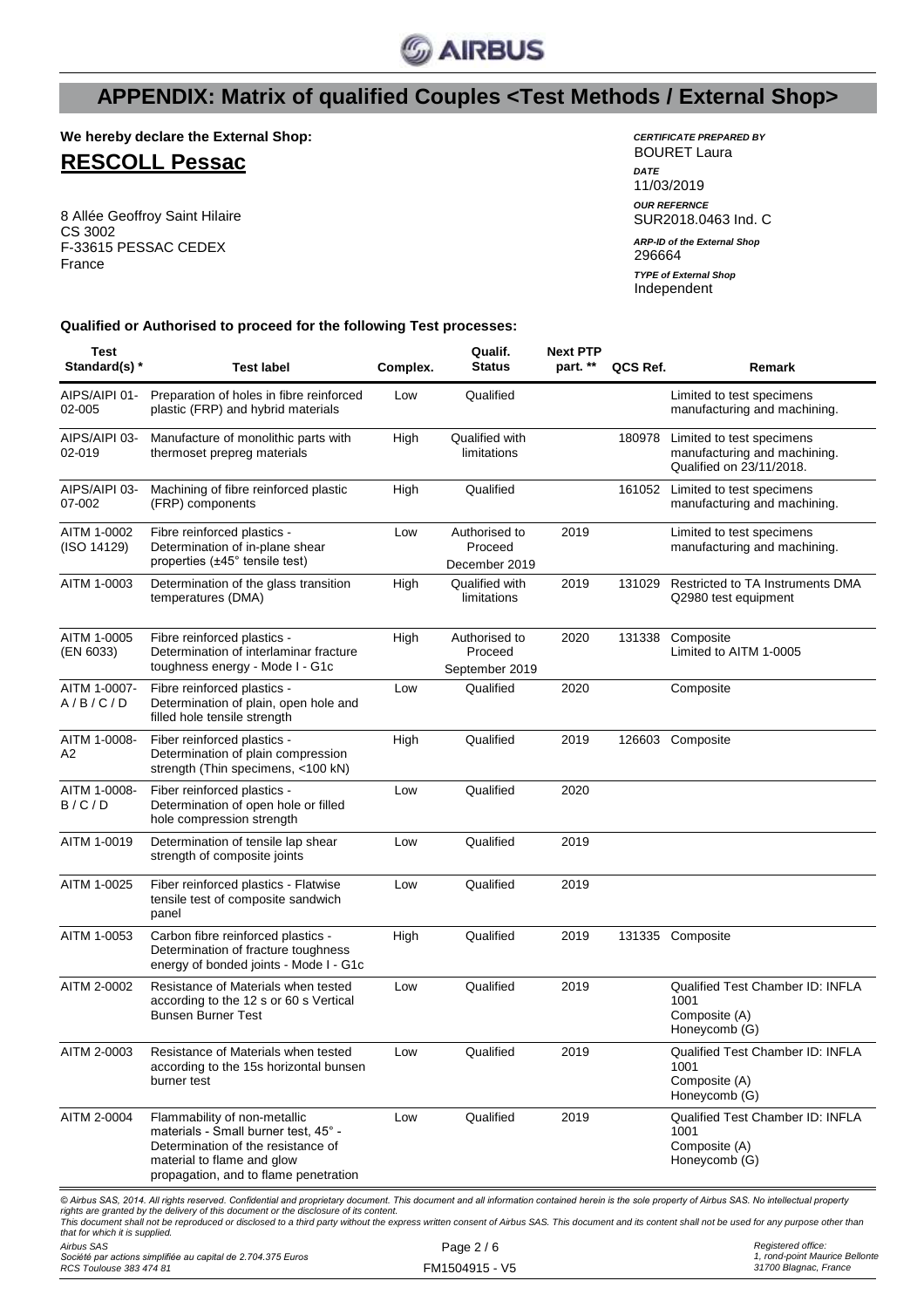

**We hereby declare the External Shop:**

## **RESCOLL Pessac**

8 Allée Geoffroy Saint Hilaire CS 3002 F-33615 PESSAC CEDEX France

| <b>CERTIFICATE PREPARED BY</b><br>BOURET Laura |
|------------------------------------------------|
| <b>DATF</b><br>11/03/2019                      |
| <b>OUR REFERNCE</b><br>SUR2018.0463 Ind. C     |
| <b>ARP-ID of the External Shop</b><br>296664   |
| <b>TYPE of External Shop</b><br>Independent    |

### **Qualified or Authorised to proceed for the following Test processes:**

| Test<br>Standard(s) *          | <b>Test label</b>                                                                                                                                                                                                                                                                                                                                                                                                                                                                             | Complex. | Qualif.<br><b>Status</b>                  | <b>Next PTP</b><br>part. ** | QCS Ref. | Remark                                                                                                                                                                                         |
|--------------------------------|-----------------------------------------------------------------------------------------------------------------------------------------------------------------------------------------------------------------------------------------------------------------------------------------------------------------------------------------------------------------------------------------------------------------------------------------------------------------------------------------------|----------|-------------------------------------------|-----------------------------|----------|------------------------------------------------------------------------------------------------------------------------------------------------------------------------------------------------|
| AITM 2-0005                    | Flammability of non-metallic<br>materials - Small burner test, 60° -<br>Determination of the resistance of<br>electrical wire insulation materials to<br>flame at $60^\circ$                                                                                                                                                                                                                                                                                                                  | Low      | Qualified                                 | 2019                        |          | Qualified Test Chamber ID: INFLA<br>1001                                                                                                                                                       |
| AITM 2-0006                    | Determination of heat release and<br>heat release rate of aircraft materials                                                                                                                                                                                                                                                                                                                                                                                                                  | High     | Qualified                                 | 2019                        | 151103   | Qualified Test Chamber ID: OSU<br>1001                                                                                                                                                         |
| AITM 2-0007                    | Determination of the specific optical<br>smoke density of component parts or<br>sub-assemblies of aircraft interior                                                                                                                                                                                                                                                                                                                                                                           | High     | Qualified                                 | 2019                        | 151104   | Qualified Test Chamber ID:<br><b>CHFUM 1001</b>                                                                                                                                                |
| AITM 2-0008                    | Determination of the optical smoke<br>density of electrical and non-electrical<br>cable                                                                                                                                                                                                                                                                                                                                                                                                       | High     | Authorised to<br>Proceed<br>December 2019 |                             |          | Pending QCS<br>Authorised Test Chamber ID:<br><b>CHFUM 1001</b><br>Autorisation granted based in<br>satisfactory technical test<br>witnessing. Autorisation condition<br>to completion of PTP. |
| AITM 2-0038                    | Flammability of non-metallic heat<br>shrinkable tubings - Small burner test,<br>60° - Determination of the resistance<br>of non-metallic heat shrinkable tubings<br>to flame at 60°                                                                                                                                                                                                                                                                                                           | Low      | Qualified                                 | 2019                        |          | Qualified Test Chamber ID: INFLA<br>1001                                                                                                                                                       |
| AITM 2-0061                    | Water pick up test-method to<br>determine the impregnation level of<br>prepeg materials                                                                                                                                                                                                                                                                                                                                                                                                       | Low      | Qualified                                 |                             |          |                                                                                                                                                                                                |
| AITM 3-0001<br>(EN 6040)       | Analysis of thermoset systems by high<br>performance liquid chromatography<br>(HPLC)                                                                                                                                                                                                                                                                                                                                                                                                          | Low      | Qualified                                 |                             |          |                                                                                                                                                                                                |
| AITM 3-0002                    | Analysis of non metallic material<br>(uncured) by differential scanning<br>calorimetry (DSC)                                                                                                                                                                                                                                                                                                                                                                                                  | High     | Qualified                                 | 2019                        |          | 101065 Composite                                                                                                                                                                               |
| AITM 3-0004<br>(EN 6043)       | Determination of gel time and viscosity                                                                                                                                                                                                                                                                                                                                                                                                                                                       | Low      | Qualified                                 |                             |          |                                                                                                                                                                                                |
| AITM 3-0005                    | Determination of specific gas<br>components of smoke generated by<br>aircraft interior materials                                                                                                                                                                                                                                                                                                                                                                                              | High     | Qualified                                 |                             |          | C151490 Qualified Test Chamber ID:<br>CHFUM 1001, ANGA 1001,<br>POMPE 1003.                                                                                                                    |
| AITM 3-0008<br>(EN 6064)       | Determination of the extent of cure by<br>differential scanning calorimetry (DSC)                                                                                                                                                                                                                                                                                                                                                                                                             | High     | Qualified with<br>limitations             | 2019                        | 101065   | Limited to AITM 3-0008                                                                                                                                                                         |
| AITM 3-0017                    | Gas chromatography (GC)                                                                                                                                                                                                                                                                                                                                                                                                                                                                       | Low      | Qualified                                 |                             |          |                                                                                                                                                                                                |
| AITM 3-0027                    | Determination of the melting behaviour<br>and the extent of cristallinity of semi-<br>cristalline materials by differential<br>scanning calorimetry (DSC)                                                                                                                                                                                                                                                                                                                                     | High     | Authorised to<br>Proceed<br>December 2019 |                             |          | Pending QCS                                                                                                                                                                                    |
|                                |                                                                                                                                                                                                                                                                                                                                                                                                                                                                                               |          |                                           |                             |          |                                                                                                                                                                                                |
| that for which it is supplied. | © Airbus SAS, 2014. All rights reserved. Confidential and proprietary document. This document and all information contained herein is the sole property of Airbus SAS. No intellectual property<br>rights are granted by the delivery of this document or the disclosure of its content.<br>This document shall not be reproduced or disclosed to a third party without the express written consent of Airbus SAS. This document and its content shall not be used for any purpose other than |          |                                           |                             |          |                                                                                                                                                                                                |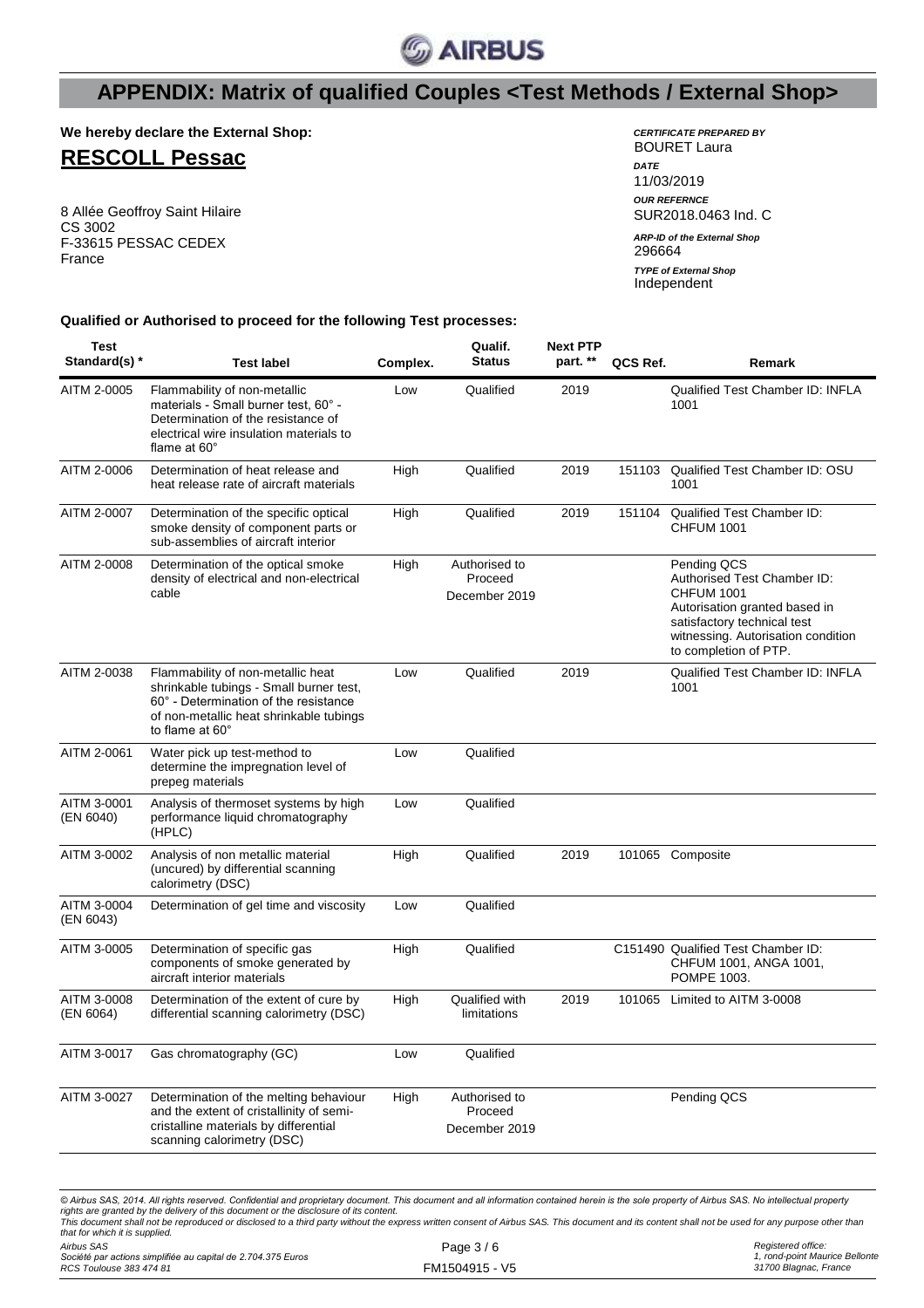

**We hereby declare the External Shop:**

### **RESCOLL Pessac**

8 Allée Geoffroy Saint Hilaire CS 3002 F-33615 PESSAC CEDEX France

| <b>CERTIFICATE PREPARED BY</b><br>BOURET Laura |
|------------------------------------------------|
| <b>DATE</b><br>11/03/2019                      |
| <b>OUR REFERNCE</b><br>SUR2018.0463 Ind. C     |
| <b>ARP-ID of the External Shop</b><br>296664   |
| <b>TYPE of External Shop</b><br>Independent    |

**Qualified or Authorised to proceed for the following Test processes:**

| Test<br>Standard(s) *  | <b>Test label</b>                                                                                                                           | Complex. | Qualif.<br><b>Status</b> | <b>Next PTP</b><br>part. ** | QCS Ref.  | Remark |
|------------------------|---------------------------------------------------------------------------------------------------------------------------------------------|----------|--------------------------|-----------------------------|-----------|--------|
| AITM 3-0032            | Analysis of metals in galvanic bathes<br>by ICP-spectroscopy                                                                                | Low      | Qualified                |                             |           |        |
| AITM 3-0034            | Combined determination of free<br>hydroxide and aluminium in alkaline<br>surface treatment baths                                            | Low      | Qualified                |                             |           |        |
| AITM 3-0036            | Determination of hydrogen ions in<br>surface treatment baths                                                                                | Low      | Qualified                |                             |           |        |
| AITM 3-0037            | Determination of phosphoric and<br>sulphuric acid in anodizing electrolytes                                                                 | Low      | Qualified                |                             |           |        |
| ASTM C363              | Node tensile strength of honeycomb<br>core materials                                                                                        | Low      | Qualified                |                             |           |        |
| ASTM C365              | Flatwise compressive properties of<br>sandwich cores                                                                                        | Low      | Qualified                |                             |           |        |
| ASTM C393              | Core shear properties of sandwich<br>constructions by beam flexure                                                                          | Low      | Qualified                |                             |           |        |
| <b>ASTM D1781</b>      | Climbing drum peel for adhesives                                                                                                            | Low      | Qualified                |                             |           |        |
| EN 2243-1              | Structural adhesives - Part 1: Single<br>lap shear                                                                                          | Low      | Qualified                | 2019                        |           |        |
| EN 2243-2              | Structural adhesives - Part 2: Peel<br>metal-metal                                                                                          | Low      | Qualified                | 2019                        |           |        |
| EN 2243-3              | Structural adhesives - Part 3: Peeling<br>test metal-honeycomb core                                                                         | Low      | Qualified                | 2019                        |           |        |
| EN 2243-4              | Structural adhesives - Part 4: Metal-<br>honeycomb core flatwise tensile test                                                               | Low      | Qualified                | 2019                        |           |        |
| EN 2377 (ISO<br>14130) | Glass fibre reinforced plastics -<br>Determination of apparent interlaminar<br>shear strength                                               | Low      | Qualified                |                             | Composite |        |
| EN 2558                | Carbon fibre preimpregnates -<br>Determination of the volatile content                                                                      | Low      | Qualified                |                             |           |        |
| EN 2559                | Carbon fibre preimpregnates - Test<br>method for the determination of the<br>resin and fibre content and the mass<br>of fibre per unit area | Low      | Qualified                |                             |           |        |
| EN 2561                | Carbon Fibre reinforced plastics -<br>Unidirectional laminates - Tensile test<br>parallel to the fibre direction                            | Low      | Qualified                | 2020                        | Composite |        |
| EN 2562                | Carbon fibre reinforced plastics -<br>Unidirectional laminates - Flexural test<br>parallel to the fibre direction                           | Low      | Qualified                | 2020                        | Composite |        |

*© Airbus SAS, 2014. All rights reserved. Confidential and proprietary document. This document and all information contained herein is the sole property of Airbus SAS. No intellectual property*  rights are granted by the delivery of this document or the disclosure of its content.<br>This document shall not be reproduced or disclosed to a third party without the express written consent of Airbus SAS. This document and *that for which it is supplied.*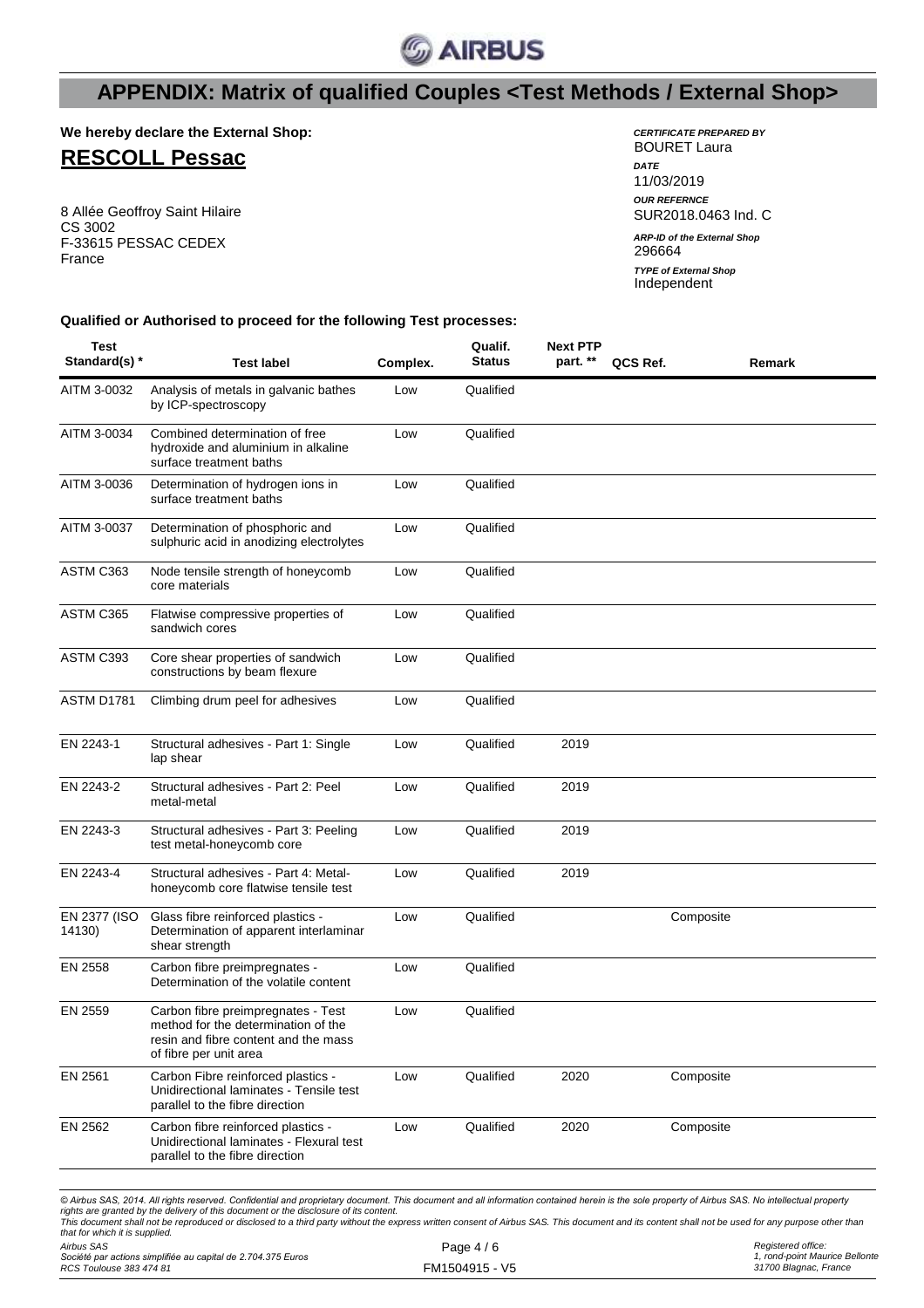

**We hereby declare the External Shop:**

### **RESCOLL Pessac**

8 Allée Geoffroy Saint Hilaire CS 3002 F-33615 PESSAC CEDEX France

| <i>CERTIFICATE PREPARED R</i> Y<br>BOURET Laura |
|-------------------------------------------------|
| <b>DATF</b><br>11/03/2019                       |
| <b>OUR REFERNCE</b><br>SUR2018.0463 Ind. C      |
| <b>ARP-ID of the External Shop</b><br>296664    |
| <b>TYPE of External Shop</b><br>Independent     |

#### **Qualified or Authorised to proceed for the following Test processes:**

| Test<br>Standard(s) *                | <b>Test label</b>                                                                                                                                          | Complex. | Qualif.<br><b>Status</b>                  | Next PTP<br>part. ** | QCS Ref. | Remark                           |
|--------------------------------------|------------------------------------------------------------------------------------------------------------------------------------------------------------|----------|-------------------------------------------|----------------------|----------|----------------------------------|
| EN 2563                              | Carbon fibre reinforced plastics -<br>Unidirectional laminates -<br>determination of apparent interlaminar<br>shear strength                               | Low      | Qualified                                 | 2020                 |          |                                  |
| EN 2564                              | Carbon fibre laminates - Determination<br>of the fibre, resin and void contents                                                                            | Low      | Qualified                                 | 2020                 |          | Also according to IGC 04.26.230  |
| EN 2746                              | Glass fibre reinforced plastics -<br>Flexural test - Three point bend method                                                                               | Low      | Qualified                                 | 2020                 |          | Composite                        |
| EN 2850-B<br>(Pren) (ISO<br>14126-2) | Carbon fibre thermosetting resin<br>unidirectional laminates -<br>Compression test parallel to fibre<br>direction - Method B                               | Low      | Authorised to<br>Proceed<br>December 2019 | 2019                 |          |                                  |
| <b>EN 827</b>                        | Adhesives - Determination of<br>conventional solids content and<br>constant mass solids content                                                            | Low      | Qualified                                 |                      |          |                                  |
| ISO 11357-2                          | Plastics - Differential scanning<br>calorimetry (DSC) -Part 2:<br>Determination of glass transition                                                        | Low      | Qualified                                 |                      |          |                                  |
| ISO 11357-3                          | Plastics - Differential scanning<br>calorimetry (DSC) - Part 3:<br>Determination of temperature and<br>enthalpy of melting and crystallization             | Low      | Qualified                                 |                      |          |                                  |
| ISO 11358                            | Plastics - Thermogravimetry (TG) of<br>polymers                                                                                                            | Low      | Qualified                                 |                      |          | Composite                        |
| ISO 1183-1                           | Plastics - Methods for determining the<br>density of non-cellular plastics - Part 1:<br>Immersion method, liquid pyknometer<br>method and titration method | Low      | Qualified                                 |                      |          | Composite (A)<br><b>Plastics</b> |
| ISO 14125                            | Fiber reinforced plastic composites -<br>Determination of flexural properties                                                                              | Low      | Qualified                                 |                      |          |                                  |
| <b>ISO 178</b>                       | Plastics - Determination of flexural<br>properties                                                                                                         | Low      | Qualified                                 |                      |          |                                  |
| <b>ISO 1923</b>                      | Cellular plastics and rubbers -<br>Determination of linear dimensions                                                                                      | Low      | Qualified                                 |                      |          |                                  |
| <b>ISO 4578</b>                      | Adhesives - Determination of peel<br>resistance of high-strength adhesive<br>bonds - Floating roller method                                                | Low      | Qualified                                 |                      |          |                                  |
| <b>ISO 4587</b>                      | Adhesive - Determination of tensile lap-<br>shear strength of rigid-to-rigid bonded<br>assemblies                                                          | Low      | Qualified                                 |                      |          |                                  |
| ISO 527-5                            | Determination of tensile properties -<br>Part 5: Test conditions for<br>unidirectional fibre-reinforced plastic<br>composites                              | Low      | Qualified                                 |                      |          | Composite                        |
|                                      |                                                                                                                                                            |          |                                           |                      |          |                                  |

© Airbus SAS, 2014. All rights reserved. Confidential and proprietary document. This document and all information contained herein is the sole property of Airbus SAS. No intellectual property rights are granted by the delivery of this document or the disclosure of its content.<br>This document shall not be reproduced or disclosed to a third party without the express written consent of Airbus SAS. This document and